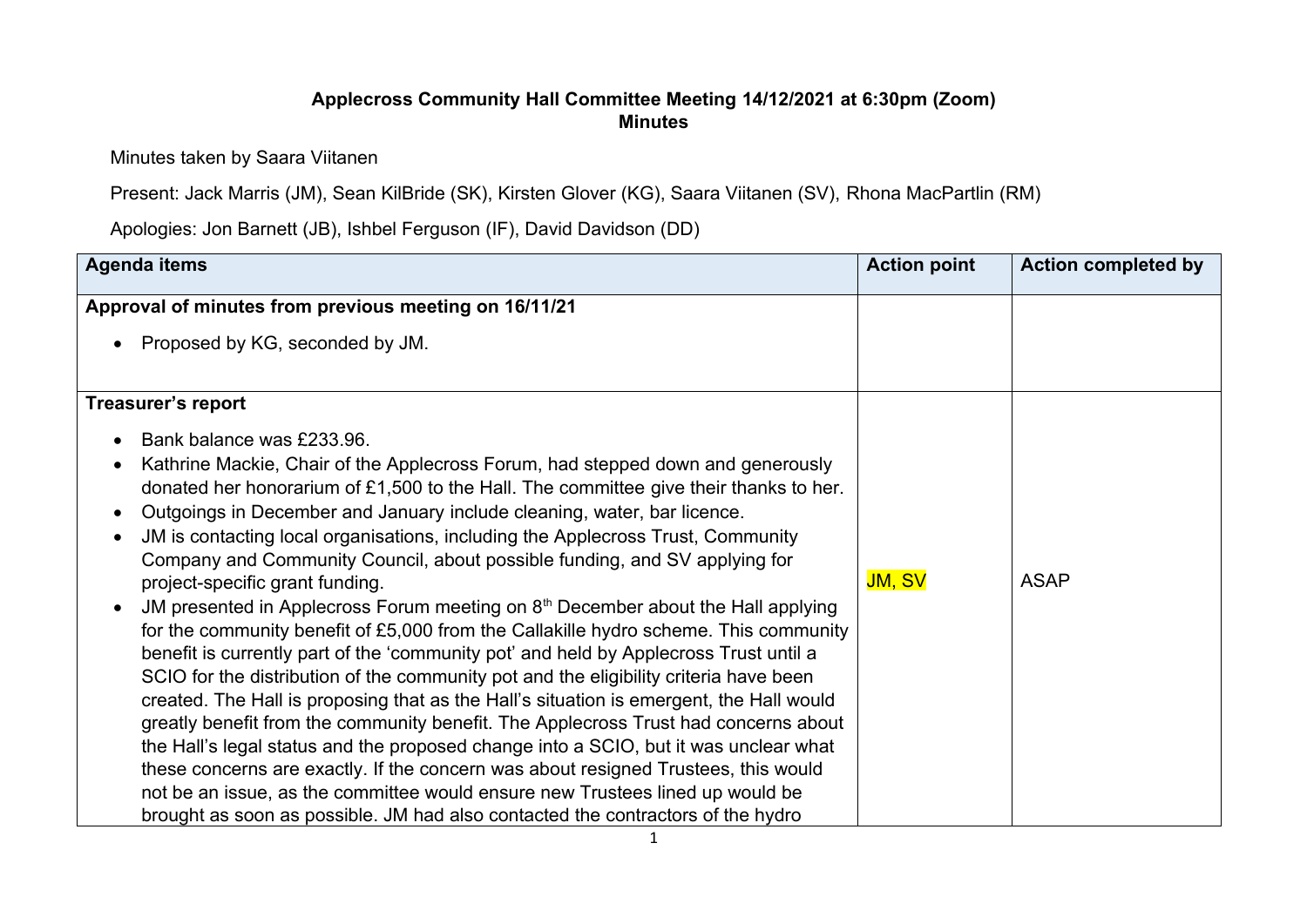| station and they reported they were not in a position to reward the funds to the Hall<br>directly, as they had issues with cashflow. Applecross Trust had also suggested a<br>loan to the Hall, but the committee was in agreement that this is not viable. JM to<br>follow up. The committee thanked JM for all his efforts.<br>JM, SV and all to keep an eye out for any possible funding under the newly<br>introduced Covid regulations.<br>A raffle is being organised. The Walled Garden and Inn are helping with selling<br>$\bullet$<br>tickets. KG to confirm and circulate list of prices, advertise on Facebook and look for<br>bigger size tickets. Draw on Burns Night.<br>JM/TO to update about council tax relief in next meeting. | JM<br><b>All</b><br><b>KG</b><br><b>JM/TO</b> | <b>ASAP</b><br><b>ASAP</b><br><b>ASAP</b><br>Next meeting |  |  |
|---------------------------------------------------------------------------------------------------------------------------------------------------------------------------------------------------------------------------------------------------------------------------------------------------------------------------------------------------------------------------------------------------------------------------------------------------------------------------------------------------------------------------------------------------------------------------------------------------------------------------------------------------------------------------------------------------------------------------------------------------|-----------------------------------------------|-----------------------------------------------------------|--|--|
| <b>Bar report</b>                                                                                                                                                                                                                                                                                                                                                                                                                                                                                                                                                                                                                                                                                                                                 |                                               |                                                           |  |  |
| DD/JM did a stock check, most drinks (about 500 bottles/cans) unfortunately out of<br>$\bullet$<br>date. Spirits and wine left.<br>Applecross Brewery kindly to donate 6 boxes of beer. The committee give their<br>$\bullet$<br>thanks to the folks at the brewery.<br>£175 bar income from Blas concert in November.                                                                                                                                                                                                                                                                                                                                                                                                                            |                                               |                                                           |  |  |
| Action points from previous meeting                                                                                                                                                                                                                                                                                                                                                                                                                                                                                                                                                                                                                                                                                                               | <b>Action point</b>                           | <b>Action completed by</b>                                |  |  |
| <b>SCIO incorporation</b>                                                                                                                                                                                                                                                                                                                                                                                                                                                                                                                                                                                                                                                                                                                         |                                               |                                                           |  |  |
| JM, SV and SK to meet before 21 <sup>st</sup> Dec.<br>$\bullet$                                                                                                                                                                                                                                                                                                                                                                                                                                                                                                                                                                                                                                                                                   | JM, SV, SK                                    | <b>ASAP</b>                                               |  |  |
| <b>Hire rates</b><br>RM/KG to discuss in the new year and give an update in next meeting.<br>٠                                                                                                                                                                                                                                                                                                                                                                                                                                                                                                                                                                                                                                                    | RM, KG                                        | <b>ASAP</b>                                               |  |  |
| <b>Fireproof canopy</b><br>• £200 quoted for normal materials, but unable to find a quote for fireproof material. All<br>to look for fire retardant materials.                                                                                                                                                                                                                                                                                                                                                                                                                                                                                                                                                                                    | <b>All</b>                                    | <b>ASAP</b>                                               |  |  |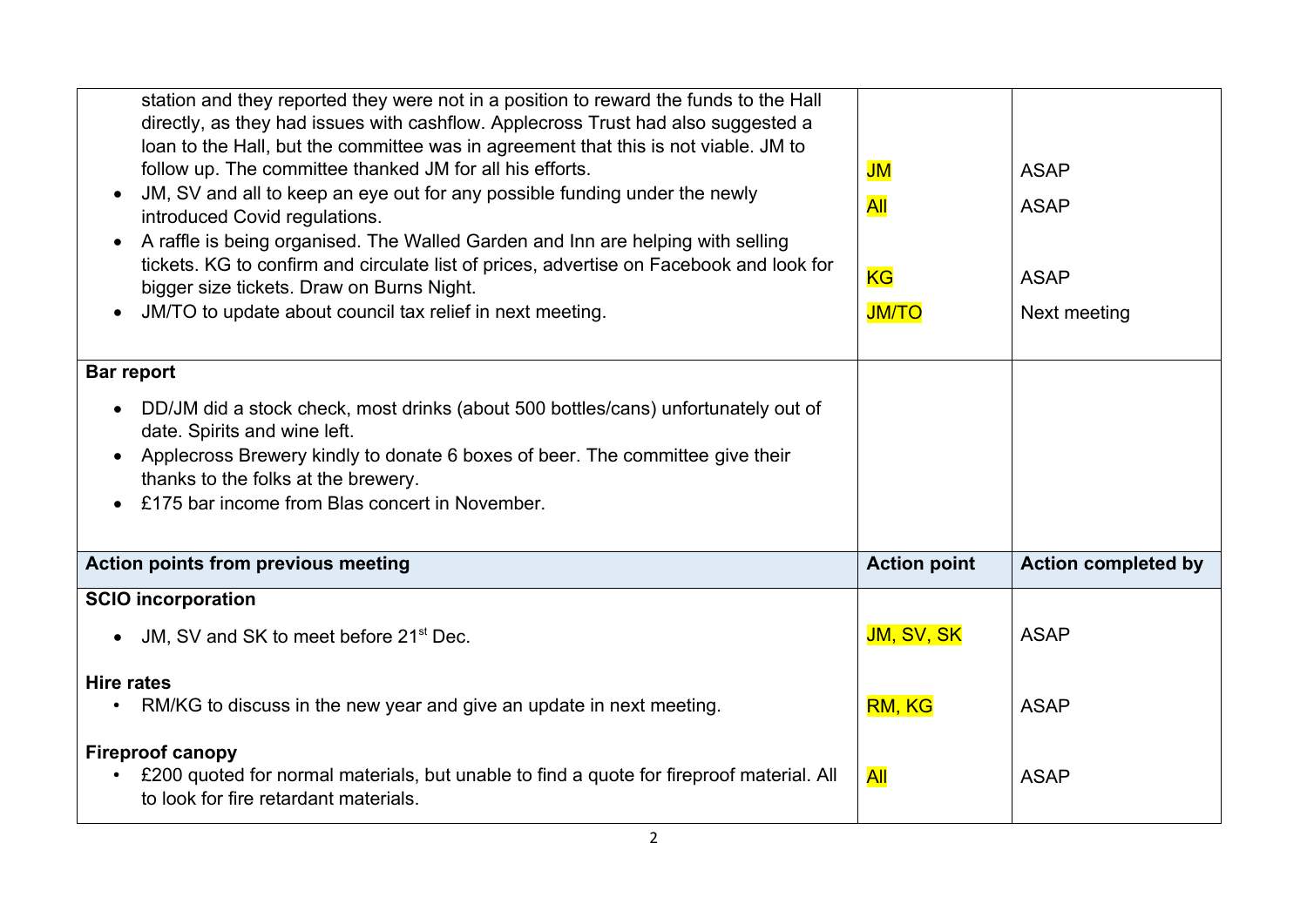| <b>Film licence</b><br>KG looked into getting a licence to show films at the Hall, which is £179/year currently<br>$\bullet$<br>from Motion Picture Licencing Co Ltd. Price will go up in 2022. There are restrictions<br>around advertising and tickets and it is unclear which films are included.<br>Need to research how other communities do this and source a better projector,<br>$\bullet$<br>comfortable seats and/or bean bags.<br>Committee agreed to hold off on this due to the new Covid restrictions.<br>$\bullet$<br><b>Future events</b><br>KG had decided to step down from the committee. The committee thanks Kirsten for<br>$\bullet$<br>all her efforts.<br>The future of events at the Hall is unclear with changing Covid restrictions. KG<br>$\bullet$<br>identified that funding for summer events would be beneficial.<br>SV to post a call on Facebook for a new events manager and general committee<br>$\bullet$<br>members.<br>The committee decided not to have a Hogmanay event due to the new Covid<br>guidance/restrictions. | <b>SV</b>              | <b>ASAP</b>                |
|-----------------------------------------------------------------------------------------------------------------------------------------------------------------------------------------------------------------------------------------------------------------------------------------------------------------------------------------------------------------------------------------------------------------------------------------------------------------------------------------------------------------------------------------------------------------------------------------------------------------------------------------------------------------------------------------------------------------------------------------------------------------------------------------------------------------------------------------------------------------------------------------------------------------------------------------------------------------------------------------------------------------------------------------------------------------|------------------------|----------------------------|
| <b>General maintenance</b>                                                                                                                                                                                                                                                                                                                                                                                                                                                                                                                                                                                                                                                                                                                                                                                                                                                                                                                                                                                                                                      |                        |                            |
| SK discussed the connection of the new cooker hood with the electrician and a<br>controller has been ordered, awaiting delivery. The installation will take approx. 1<br>hour.<br>SK to look up price of 2 gas hoses and let JM know.<br>$\bullet$<br>No progress with the boiler service $-$ to be held off for now.<br>$\bullet$<br>SK to have a look at payphone socket.<br>$\bullet$                                                                                                                                                                                                                                                                                                                                                                                                                                                                                                                                                                                                                                                                        | <b>SK</b><br><b>SK</b> | <b>ASAP</b><br><b>ASAP</b> |
| <b>Bookings</b>                                                                                                                                                                                                                                                                                                                                                                                                                                                                                                                                                                                                                                                                                                                                                                                                                                                                                                                                                                                                                                                 | <b>Action point</b>    | <b>Action completed by</b> |
| Unfortunately due to Covid guidance the over 60s Christmas dinner and the festive<br>$\bullet$                                                                                                                                                                                                                                                                                                                                                                                                                                                                                                                                                                                                                                                                                                                                                                                                                                                                                                                                                                  |                        |                            |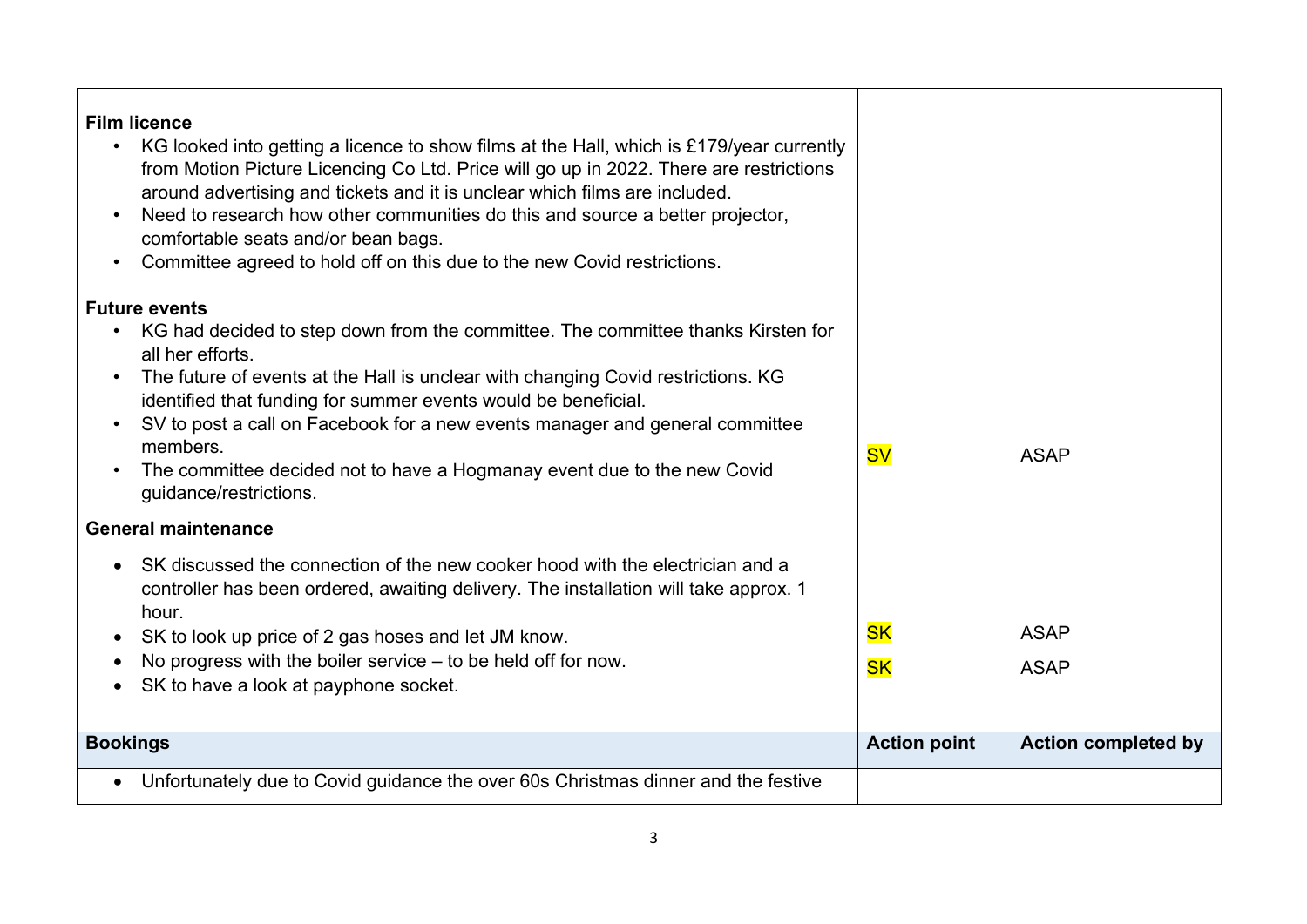|                 | afternoon tea had had to be cancelled.                                                 |                     |                            |
|-----------------|----------------------------------------------------------------------------------------|---------------------|----------------------------|
|                 | The children's Christmas party has been moved outdoors. JM to confirm with parents     | JM                  | <b>ASAP</b>                |
|                 | council.                                                                               |                     |                            |
|                 | Gaelic classes have been moved onto Zoom.                                              |                     |                            |
|                 | According to the new guidance, 3 households or less can meet indoors. RM to            | <b>RM</b>           | <b>ASAP</b>                |
|                 | contact regular bookers and ask them to communicate when they are planning to start    |                     |                            |
|                 | bookings again.                                                                        |                     |                            |
| $\bullet$       | KG to post on Facebook about cancellation of events and new Covid guidance.            | <b>KG</b>           | <b>ASAP</b>                |
|                 |                                                                                        |                     |                            |
|                 | <b>Kitchen bookings</b>                                                                |                     |                            |
|                 |                                                                                        |                     |                            |
|                 | SK to check with Highland Council what is needed for charities to hire out kitchen. KG |                     |                            |
|                 | to pass on contact details.                                                            | <b>SK, KG</b>       | <b>ASAP</b>                |
| <b>Duathlon</b> |                                                                                        |                     |                            |
| $\bullet$       | JM noted that emails had been sent about the future of the Applecross Duathlon.        |                     |                            |
|                 | There is potential for the committee to help to make this an event which could bring   |                     |                            |
|                 | more income to the Hall. Currently the duathlon brings £500-£1,500/year with a £6      |                     |                            |
|                 | entry fee. A meeting to discuss this with duathlon volunteers is to be held at the end |                     |                            |
|                 | of January and all interested are welcome to join. The committee agreed that the       |                     |                            |
|                 | duathlon should continue, but details of the committee's involvement should be         |                     |                            |
|                 | discussed – time, skills, contacts, capacity of the committee, forming a separate      |                     |                            |
|                 | management group possibly under the umbrella of the Hall, etc.                         | JM                  | <b>ASAP</b>                |
| ٠               | JM to copy SK and KG into emails about this.                                           |                     |                            |
|                 |                                                                                        |                     |                            |
|                 |                                                                                        | <b>Action point</b> | <b>Action completed by</b> |
| <b>AOB</b>      |                                                                                        |                     |                            |
|                 |                                                                                        |                     |                            |
| $\bullet$       | No other business raised.                                                              |                     |                            |